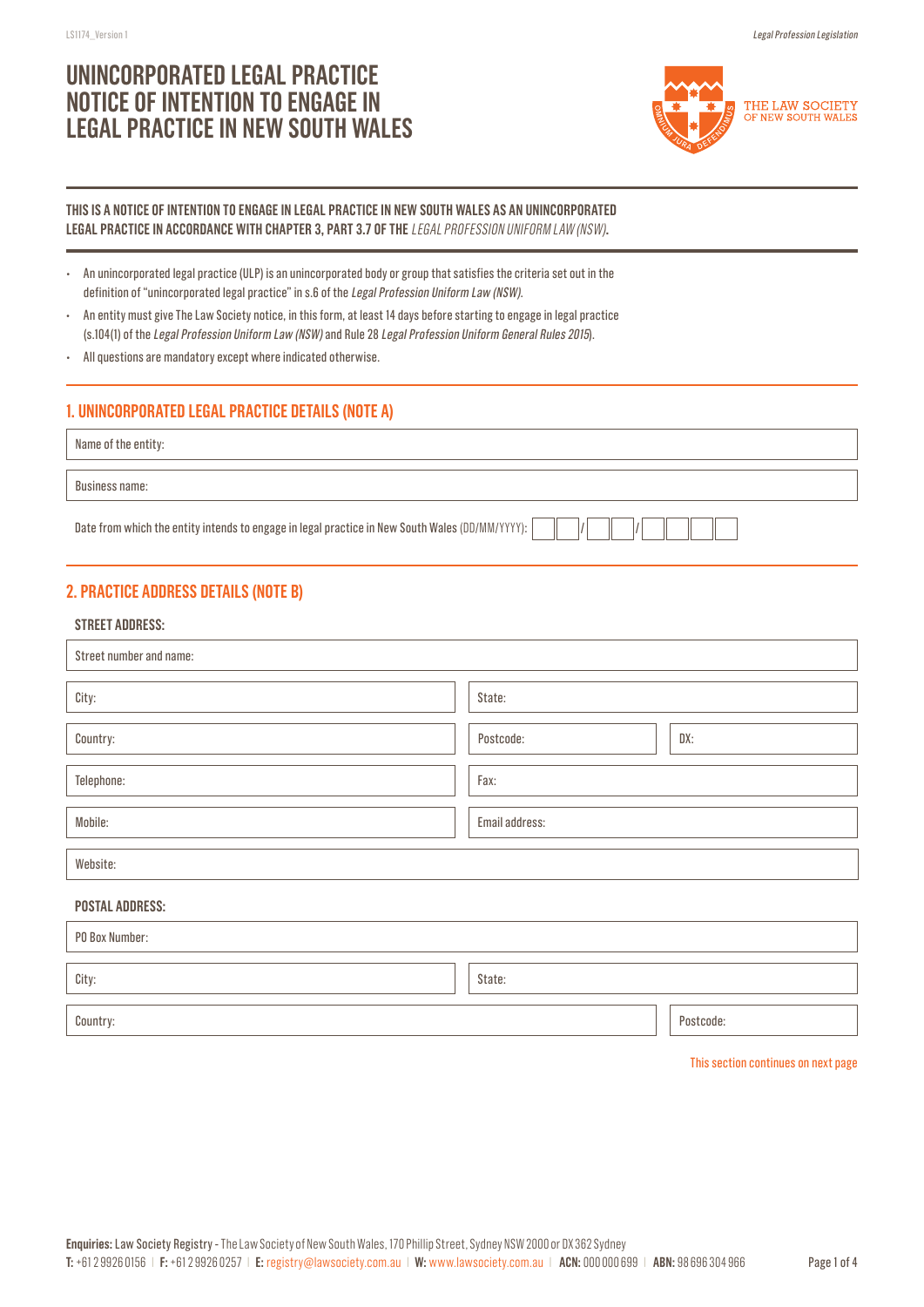## **2. PRACTICE ADDRESS DETAILS (NOTE B) CONTINUED**

#### **OTHER ADDRESS DETAILS/BRANCH DETAILS/INTERSTATE OFFICES**

| Street number and name:                        |                  |  |  |  |  |
|------------------------------------------------|------------------|--|--|--|--|
| City:                                          | State:           |  |  |  |  |
| Country:                                       | DX:<br>Postcode: |  |  |  |  |
| Telephone:                                     | Fax:             |  |  |  |  |
| Mobile:                                        | Email address:   |  |  |  |  |
| Website:                                       |                  |  |  |  |  |
| .<br>C<br>Attach additional page if necessary. |                  |  |  |  |  |

# **3. IS THE ENTITY TAKING OVER AN EXISTING LAW PRACTICE? (NOTE C)**

Is this entity taking over or acquiring the legal services of an existing law practice or entity?  $\forall$ es (please provide details below)  $\mid$  No

### **4. LEGAL PRACTITIONER PARTNERS (NOTE D)**

Provide the full names of all Australian legal practitioners who will be principals of the unincorporated legal practice.

| Full name: | Full name: |
|------------|------------|
| Full name: | Full name: |
| Full name: | Full name: |

Ç Attach additional page if necessary.

### **5. PARTNERS NOT BEING LEGAL PRACTITIONER PARTNERS (NOTE E)**

Provide the full names and occupations of all partners who will be non legal practitioner partners of the unincorporated legal practice.

| Full name: | Occupation: |
|------------|-------------|
| Full name: | Occupation: |
| Full name: | Occupation: |
| 一          |             |

Attach additional page if necessary.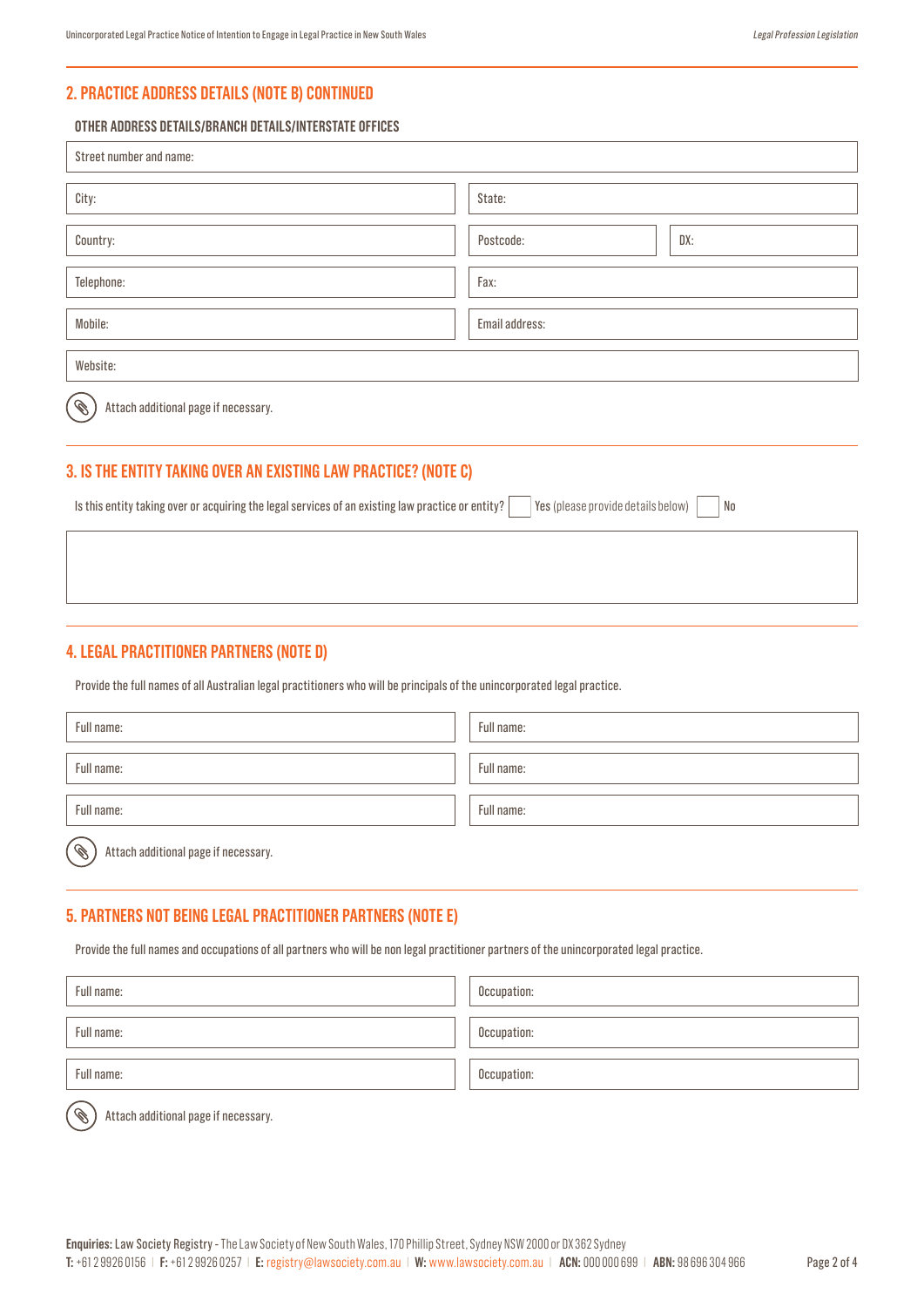### **6. EMPLOYED SOLICITORS**

Provide the full names of all Australian legal practitioners employed by or who are officers of the unincorporated legal practice.

| Full name:                                                        | Full name: |
|-------------------------------------------------------------------|------------|
| Full name:                                                        | Full name: |
|                                                                   |            |
| Full name:                                                        | Full name: |
| $\widehat{\mathscr{B}}$ ,<br>Attach additional page if necessary. |            |

### **7. SIGNATURE**

This form must be signed by a principal of the law practice or by a person authorised by the principal to do so. Please complete one of the following sections.

I am a principal of the law practice and I certify that the information in this form is true and correct.

I am a person authorised by the principal of the law practice and I certify that the information in this form is true and correct.

Name:

Signed:

| Dated<br> |  |  |  |  |  |  |  |  |
|-----------|--|--|--|--|--|--|--|--|
|-----------|--|--|--|--|--|--|--|--|

### **8. LODGEMENT OF NOTICE**

**Please return completed form to: LAW SOCIETY REGISTRY** 170 Phillip Street, Sydney NSW 2000 or DX 362 Sydney

**Please direct any queries to the Registry on:**  Email: registry@lawsociety.com.au Telephone: +61 2 9926 0156 Fax: +61 2 9926 0257